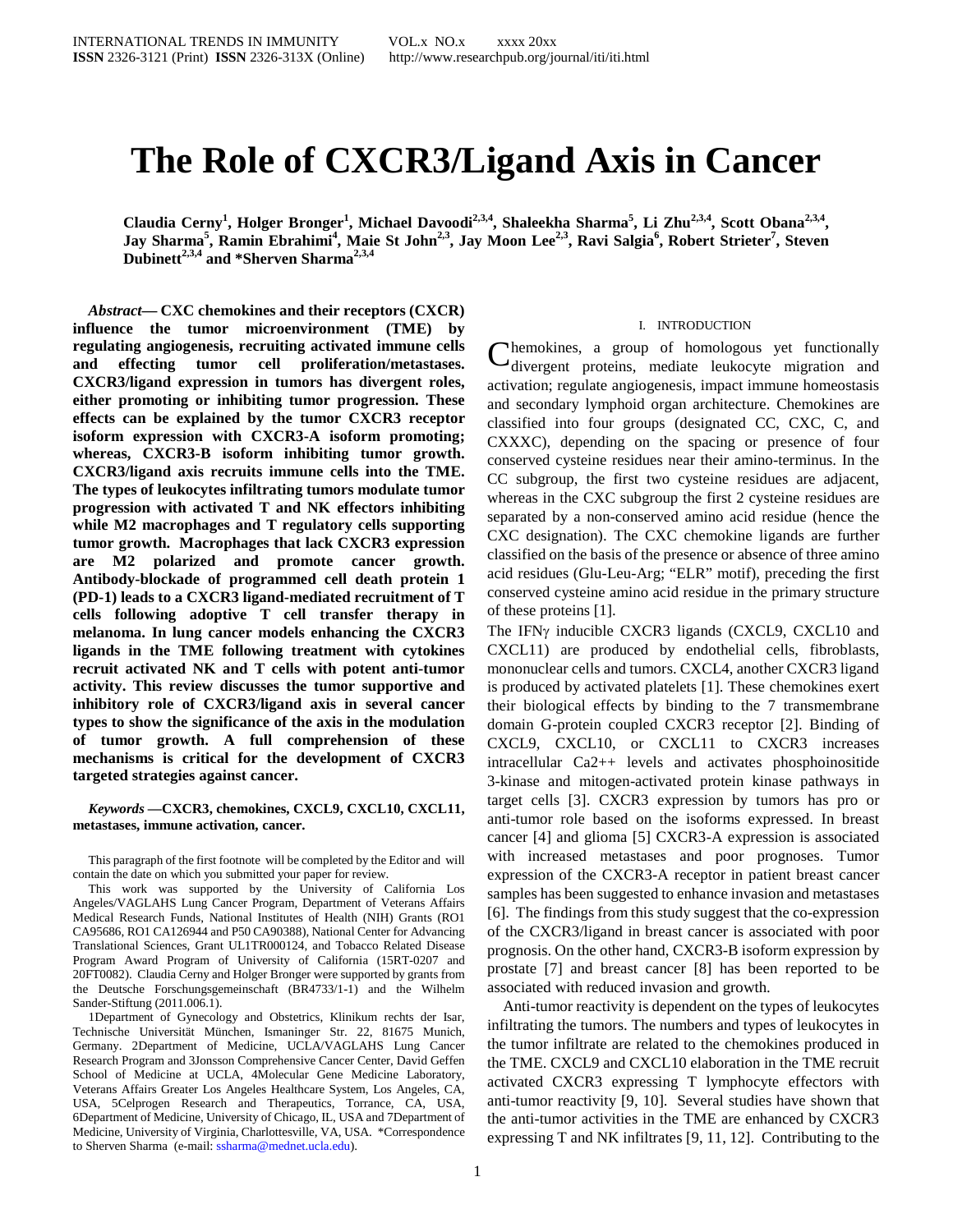anti-tumor role, the CXCR3-ligand interaction attracts T helper type 1 lymphocytes and promotes their maturation [13]. CXCR3 ligands that attract lymphocyte effectors into the tumor can serve as therapeutic agents. In addition to inducing chemotactic migration, CXCR3 ligands cause expansion of CD4+ and CD8+ T cells and induce Th1 polarization [14, 15]. The function of CXCR3 ligands to attract T cells, co-stimulate their proliferation, differentiation and activation suggest that the ligands are important for priming T cell responses that have therapeutic implications following local delivery. Activation of this receptor also leads to angiogenesis inhibition and the promotion of CD4 Th1 cell-mediated cellular immunity [14]. Th1 cells produce interferon-γ and enhance anti-tumor immunity by activating macrophages and CD8 cytotoxic T lymphocytes, which are crucial effectors for anti-tumor immunity. The anti-tumor effectors, NK and NKT cell subsets that express CXCR3 are responsive to the ligands. The recruitment of NK and NKT cells is advantageous because these effectors can recognize tumor targets in the absence of MHC expression [16, 17]. Thus, the use of CXCR3 ligands that attract lymphocyte, NK and NKT effectors into tumors can serve as an anti-tumor strategy.

Tumor associated macrophages (TAMs) play an important modulatory role in the generation of anti-tumor responses. The TAMs are heterogeneous, with diverse and opposing biological properties. Recent findings suggest that the CXCR3/ligand axis regulates macrophage polarization in the TME that affects tumor growth and progression. The production of chemotactic factors such as CCL2, VEGF, and macrophage colony stimulating factor [18, 19] in the TME recruits macrophages. The type of macrophages in the tumor correlates with favorable or unfavorable prognoses [20]. The M1 (classically activated) have tumoricidal activities, and M2 (alternatively activated) macrophages contribute to tumor progression and poor prognosis in cancer patients. The M1 macrophages have potent antigen presentation function and stimulate Type1 immune responses that lead to tumor rejection, tissue destruction, and host defense. M1 macrophage density in the tumor islets is positively associated with extended survival of non–small cell lung cancer patients [21]. The M1 macrophages produce high levels of IL-12, CXCL10, and iNOS [22].

In contrast, M2 macrophages are thought to promote tumor formation by enhancing wound healing and tissue remodeling via inhibition of Type1 immune responses by IL-10 and  $TGF_{\beta}$ secretion. The M2 macrophages express high levels of IL-10 and arginase that suppress anti-tumor immune responses [22-25]. Until recently, little was known on the mechanisms of macrophage polarization in the TME. A recent study showed that CXCR3 expression was important for macrophage polarization in a murine breast cancer model. The study demonstrated that the absence of host CXCR3 expression led to increased tumor growth and progression with enhanced levels of TAMs with M2 polarization [26]. The absence of macrophage CXCR3 expression led to M2 polarization and regulated innate and immune cell-mediated anti-tumor

responses that present important therapeutic implications for breast cancer.

Apart from macrophages, another important immune evasion pathway in cancer is the up-regulation of immune regulatory checkpoint molecules. CXCR3 ligand expression in the tumor is influenced by the programmed cell death protein 1 (PD-1) receptor blockade through increased IFNγ production. PD-1 is an immune regulatory checkpoint molecule. Immune checkpoint molecules are coupled with inhibitory pathways in the immune system and crucial for maintaining self-tolerance and modulating the duration and amplitude of physiological immune responses in peripheral tissues in order to minimize tissue damage. Cancer cells usurp this pathway to evade the host immune system. Thus, activation of immune regulatory checkpoint molecules on T cells and their ligands on tumor cells is important for immune evasion of tumors. For example, cancer cells often express the PD-L1 protein that helps tumors evade the immune system by interacting with PD-1 receptor on T cells. An immune strategy that targets this pathway and leads to activation of T cells has demonstrated promise in early phase trials against cancer. This therapy works by releasing the brakes on T cell immune activation by blockade of co-inhibitory checkpoint PD-1 and its ligand (PD-L1, B7-H1) to disable mechanisms of tumor immune escape and improve anti-tumor immune activity [27]. The PD-1/PDL-1 pathway modulates CXCR3 ligand expression in the TME and influences adoptive T cell transfer (ACT) therapy.

Although ACT therapy is a promising modality for cancer treatment, many patients do not experience clinical benefits. The TME limits the recruitment of T cells in ACT therapy. In a recent study, the coordinate over-expression of CXCL9, CXCL10, CXCL11, and CCL5 in pretreatment tumors was associated with responsiveness to ACT therapy in metastatic melanoma patients [28]. In another study, [29] the induction of CXCR3 ligand CXCL10 by antibody- mediated blockade of immune regulatory checkpoint molecule programmed cell death protein 1 (PD-1) resulted in improved ACT therapy. Blocking the PD-1 pathway increased IFN- $\gamma$  in the tumor, thereby increasing chemokine-dependent trafficking of T cells into malignant disease site with enhanced tumor regressions [29]. Thus, mechanisms that increase the levels of CXCL9 and CXCL10 in the TME have shown to promote effective cell-mediated anti-tumor activity through the CXCR3 expressing effector NK and/or T lymphocytes. While these studies demonstrate the favorable anti-tumor activity mediated by the CXCR3/ligand system, T regulatory cells also express the CXCR3 receptor and recruitment of these suppressor cells in the tumor could lead to pro-tumor effects.

## II. CXCR3 RECEPTOR BIOLOGY

CXCR3 is a chemokine G protein coupled receptor for the interferon inducible chemokine ligands CXCL9 (monokine induced by interferon- or MIG), CXCL10 (interferon-inducible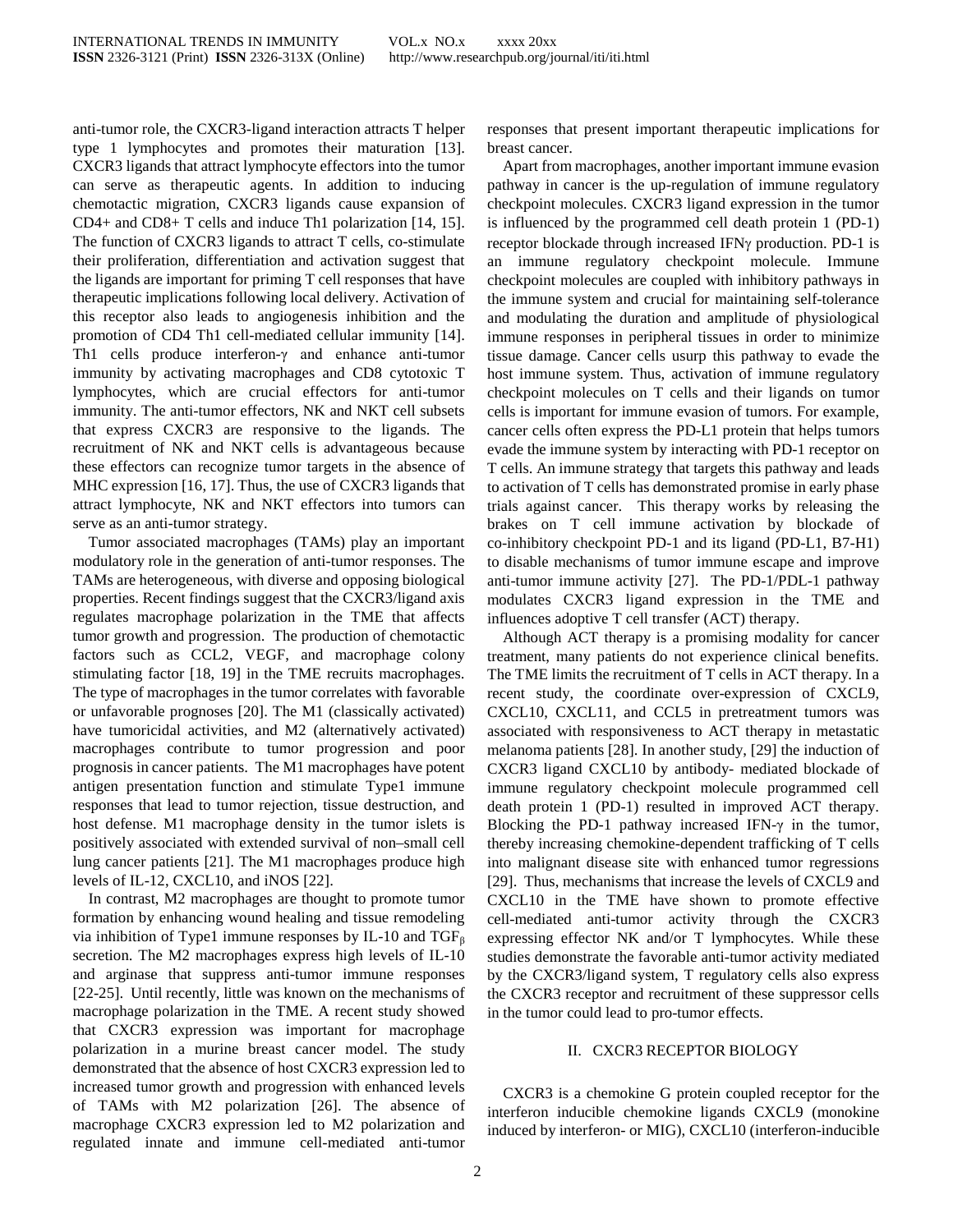10 kDa or IP-10) and CXCL11 (interferon-inducible T-cell chemo attractant or I-TAC). In humans, the receptor is widely expressed on fibroblasts, endothelial cells, T cells, NK cells, dendritic cells, airway epithelial and smooth muscle cells, type two pneumocytes [30] and a variety of cancers [e.g. glioma [5], prostate [31], renal [32], breast [33], ovarian [34], colon [35], osteosarcoma [36], melanoma [37] and multiple myeloma cells [38]]. In comparison to high levels of CXCR3 expression on hematopoietic and tumor cells, fibroblast and endothelial cells express lower levels of the receptor.

There are three functional CXCR3 isoforms: CXCR3-A and CXCR3-B formed by alternative splicing of the CXCR3 gene and CXCR3-alt formed by translation of a shorter CXCR3 transcript. CXCR3-A and CXCR3-B bind and respond to CXCL9, CXCL10 and CXCL11 whereas CXCR3-alt mediates CXCL11 function. CXCL4 chemokine binds to CXCR3-B [39, 40].

The expression of CXCR3 isoforms and ligand binding interactions on the various cell types determine chemotactic or angiostatic responses. CXCR3-A mediates proliferation, chemotaxis, cell migration and invasion, while CXCR3-B mediates the anti-proliferative, angiostatic and pro-apoptotic effect of the CXCR3 ligands. CXCR3-B has been suggested to mediate the inhibitory activities of CXCL9, CXCL10 and CXCL11 on the growth of several cell types such as human microvascular endothelial cells. In tumor cells, CXCR3-A plays a key role in cell survival, proliferation and migration [41]. Studies have suggested that the biological function of CXCR3 receptor is further impacted by hetero-dimerization with other chemokine receptors such as CXCR4 and CCR5 that influence tumor cell migration and T cell activities and present novel therapeutic opportunities [42, 43].

The effects of CXCL9, CXCL10 and CXCL11 on CXCR3-A are well established whereas the effects on CXCR3-B and CXCR3-alt and the effects of CXCL4 on CXCR3 remain to be characterized. For example CXCL4 binds with weak affinity to CXCR3-A and CXCR3-B in transfected murine pre-B cell L1.2 [44]. CXCL4 exerts its effects on T cells in a CXCR3-independent manner [45]. Campanella et al demonstrated that CXCL10 exerts its effects on endothelial cells in a CXCR3-independent manner by displacing heperan sulfate proteoglycan binding growth factors [46]. In a study by Wu et al, ectopic over-expression of CXCR3-B isoform in prostate cancer cells reduced motility and invasion [7]. Balan et al [8] demonstrated the growth-inhibitory signal mediated by CXCR3-B induced cell death in MCF-7 and T47D breast cancer cells. Further studies are required to differentiate the effects of endogenous and exogenous CXCR3-B expression on tumor cell proliferation, motility and invasion. CXCR3-alt isoform was cloned as a PCR product generated from post transcriptional excision from a portion of CXCR3-A full length mRNA [47]. This putative mRNA codes for a truncated protein with only 4 transmembrane domains and raises concern whether it is a functional receptor. In the subsequent sections of this review, we will focus the discussion on the

well-established CXCR3-A isoform referred to as CXCR3 from here on.

## III. CXCR3 EXPRESSION IN CANCERS

Current therapeutic options benefit cancer patient survival slightly when the tumor invades and disseminates to surrounding tissues or metastasizes to distal sites. An understanding of the molecular underpinnings of this transition from the localized to the metastatic site can provide patients with the benefits of rational approaches to ablate these processes. Several studies have demonstrated that endogenous tumor CXCR3 expression enhanced tumor cell invasion and migration with poor prognosis in cancer patients. The mechanism of CXCR3/ligand system support of metastases is facilitating the migration of CXCR3 expressing tumor cells to ligand rich metastatic sites. The results from several studies on the role of CXCR3 expression on tumor growth/metastases are discussed below.

Kawada et al demonstrated that knockdown of endogenous CXCR3 expression in melanoma cells by anti-sense RNA reduced the metastatic frequency to lymph nodes (LNs) in a murine model [37]. Studies by the same group [35] demonstrated that ectopic over-expression of CXCR3 in colon cancer cells increased the frequency of macroscopic metastatic foci in the draining LNs, probably due to increased migration and or survival/expansion of tumor cells at the metastatic site. This group reported CXCR3 expression in clinical colon cancer samples cases (34%), most of which had LN metastasis. Patients with CXCR3-positive cancer had poor prognosis compared to those without CXCR3 expression.

In related studies, endogenous CXCR3 knockdown in breast cancer cells inhibited lung colonization and spontaneous lung metastasis from mammary gland–implanted tumors [4]. In the same study, NK depletion in mice transplanted with the CXCR3 knockdown cells abrogated the reduced metastatic frequency to the lung. This suggests that tumor cells with CXCR3 knockdown bind negligible amounts of CXCR3 ligand, with sufficient ligand remaining in the tumor for a gradient-ligand mediated recruitment of effector NK infiltrate. Furthermore, Ma, et al. [4] demonstrated that a high CXCR3 expression correlates with poor overall survival in early breast cancer patients (node negative).

In murine models, pharmacological antagonism of CXCR3 reduced lung metastases of breast [48] and colon carcinoma cells [49]. In addition, CXCR3 antagonism prolonged median survival times with anti-tumor progression effects in mice bearing glioblastoma multiforme [5]. Consistent with these findings, Pradelli et al. [36] demonstrated in osteosarcoma that CXCR3 antagonism inhibited lung metastasis, decreased migration, matrix metalloproteinase activity and proliferation/survival, but increased caspase-independent death. Although CXCR3 antagonism presents a therapeutic opportunity, it poses the challenge of impacting CXCR3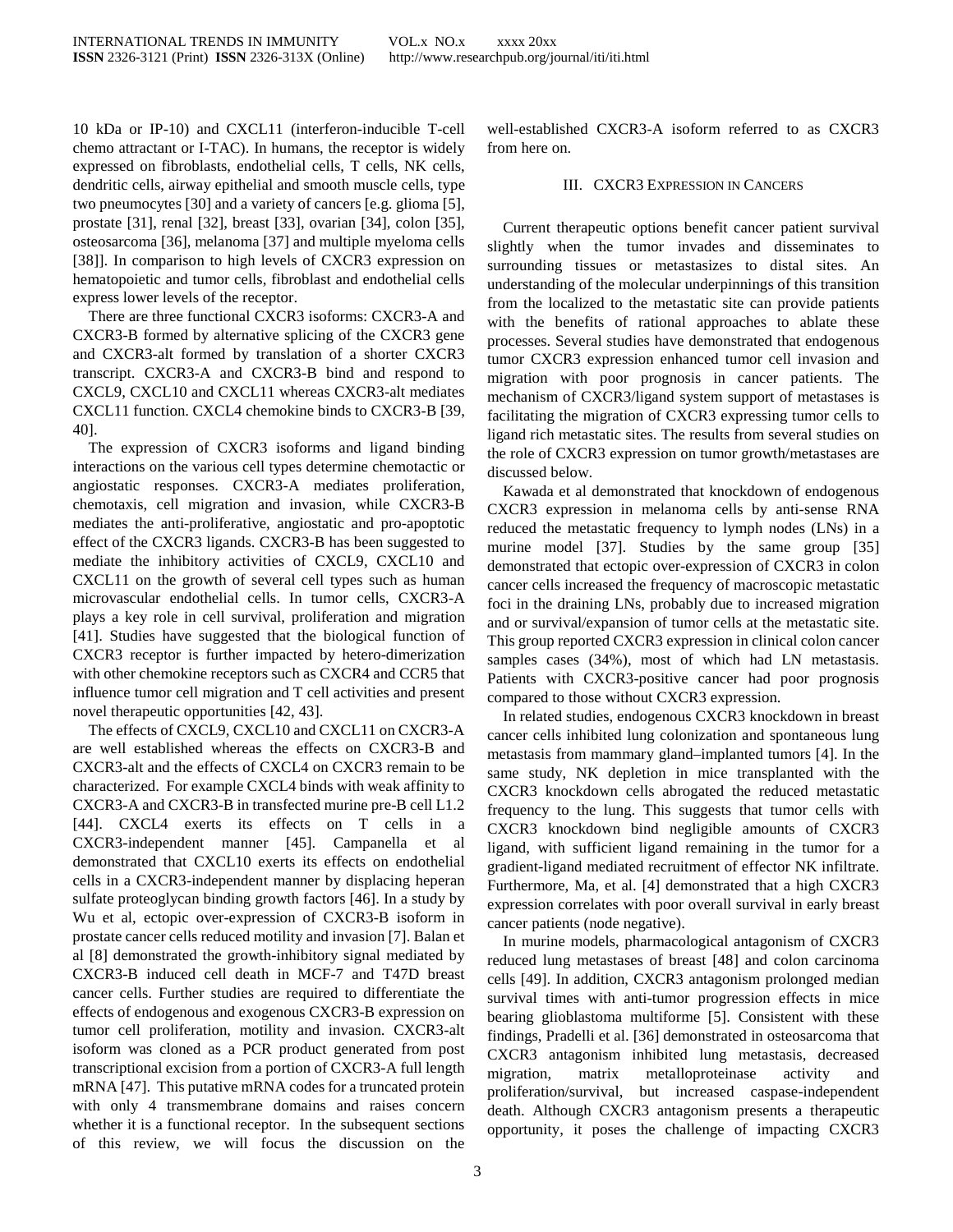mediated immune cell infiltration. However, considerable redundancy exists in chemokine/chemokine receptor mediated recruitment of immune cells that present opportunities for non-CXCR3 chemokine receptor/ligand mechanism for immune effector recruitment. This approach would achieve pharmacological targeting of CXCR3 on tumors, yet allow non-CXCR3 mechanism such as CCR1, CCR2, CCR5, or CXCR5 mediated immune effector cell recruitment into the tumor.

### IV. IV. CXCR3 MEDIATED RECRUITMENT OF IMMUNE INFILTRATES INTO THE TME

CXCR3/ligand axis plays a key role in mediating the recruitment of leukocytes to inflammatory sites. This axis recruits anti-tumor effectors into the TME. CXCR3, highly expressed in activated but not resting T cells, mediates T-cell chemotaxis in response to CXCL9 or CXCL10. The results of the effects of CXCR3 ligand mediated recruitment of anti-tumor effectors are discussed below.

In experimental murine cancer models, the elaboration of CXCR3 ligands caused migration of CXCR3+NK and CD8+T cells that resulted in reduction in tumor growth and metastases. CXCL9 production by tumor cells was critical for T cell-mediated suppression of cutaneous tumors [50]. Expression of CXCL10 in breast cancer cells enhanced tumor-specific T cell infiltration and extended the survival of treated mice [51]. In another study [52], mice challenged with EL4 T-cell lymphoma cells genetically modified to produce murine CXCL11 showed a CD8 T cell dependent tumor rejection and induction of immunological memory that rejected a secondary tumor challenge. In a mouse model of glioma, recombinant IP10-EGFR fusion protein (IP10-scFv) and CTL administration inhibited tumor growth, increased CXCR3+CD8+T cell recruitment and extended survival [53].

In contrast to these findings, in patient breast cancer samples, CXCL10 expression was associated with increased CXCR3 expressing FOXP3+ regulatory T cell [6]. This suggests that CXCL10/CXCR3 axis has a role in tumor invasiveness and progression. Based on these findings, further investigations are needed to determine the relationship between expression of the CXCR3 ligands in cancer patient samples and prognoses.

To exploit the anti-tumor benefit of CXCR3 ligands, modes of delivery in the tumor, combination with therapeutic vaccination and the impact on immune regulatory checkpoint molecule blockade need to be adequately addressed in several tumor models prior to clinical application. For example, CXCR3 ligand combined with therapeutic vaccination can enhance the recruitment of antigen specific T cells in the tumor. A combination of CXCR3 ligand with immune regulatory checkpoint blockade can enhance the recruitment of effector T cells into the tumor with sustained anti-tumor activities. CXCR3 ligands can be delivered intra-tumorally or by chemokine/antibody chimeras to facilitate uptake by tumor

specific antigen expression. However, further work is needed in this area to validate the applicability of the approach as tumor cells expressing CXCR3 could exhibit a proliferative response to the administered CXCR3 ligand thereby limiting the approach to non- CXCR3 expressing tumors.

# V. THERAPEUTIC IMPLICATIONS OF CXCR3/LIGAND AXIS IN **CANCER**

Agents that reduce tumor CXCR3 or augment tumor paracrine CXCR3 ligands have shown anti-tumor activity in several tumor model systems. This adds to the rationale for further investigation of the therapeutic potential of CXCR3/ligand axis in cancer. Studies in murine lung cancer models have shown that cytokine therapy with CCL21 [54], IL-7 [9] and IL-7/IL-7R $\alpha$ -Fc [10] promote T cell dependent anti-tumor immunity that require CXCL9 and CXCL10.

In a murine RENCA tumor model, systemic IL-2 and intra-tumor CXCL9 administration suppressed tumor growth, enhanced tumor necrosis, reduced tumor-associated angiogenesis, and increased tumor infiltration of CXCR3+ mononuclear cells [11]. Similarly in the RENCA tumor model, treatment with IL-2 and agonistic CD40 antibody increased CXCL9/CXCL10 and inhibited tumor growth [55].

The significance of CXCR3/ligand axis in cancer is further strengthened by the observations that COX-inhibitors increased CXCL9/CXCL10 expression [56] and promoted anti-tumor effects in breast cancer [57]. Bronger et al [56] demonstrated that suppressing endogenous PGE2 synthesis by cyclooxygenase inhibition increased CXCL9 and CXCL10 release from breast cancer cells and enhanced intra-tumoral immune infiltration. In this study, the unselective COX inhibitors aspirin and indomethacin were preferable in increasing CXCL9/CXCL10 in comparison to celecoxib that at higher concentrations reduced ligand release from breast cancer cells. The decrease in ligand release from breast cancer cells at high concentrations of celecoxib was attributed to COX independent mechanisms [56].

Blockade of T cell immune regulatory molecules sustain anti-tumor T cell activity. In murine models of melanoma and colon adenocarcinoma, PD-1 blockade enhanced T cell migration to tumors by elevating tumor CXCL10 [29]. In another study, inhibition of miRNA-21 enhanced RANTES and CXCL10 release from breast cancer cells that has therapeutic implications [58]. Taken together these studies demonstrate that increasing CXCR3 ligands in the tumor facilitated an enhanced anti-tumor T cell response to control tumor growth.

# VI. VI. FUTURE PROSPECTS

The CXCR3/ligand axis and the intra cellular signaling pathways that stimulate cell survival and motility signify probable targets in cancer, but important questions remain to be addressed. CXCR3-A and CXCR-3B isoforms mediate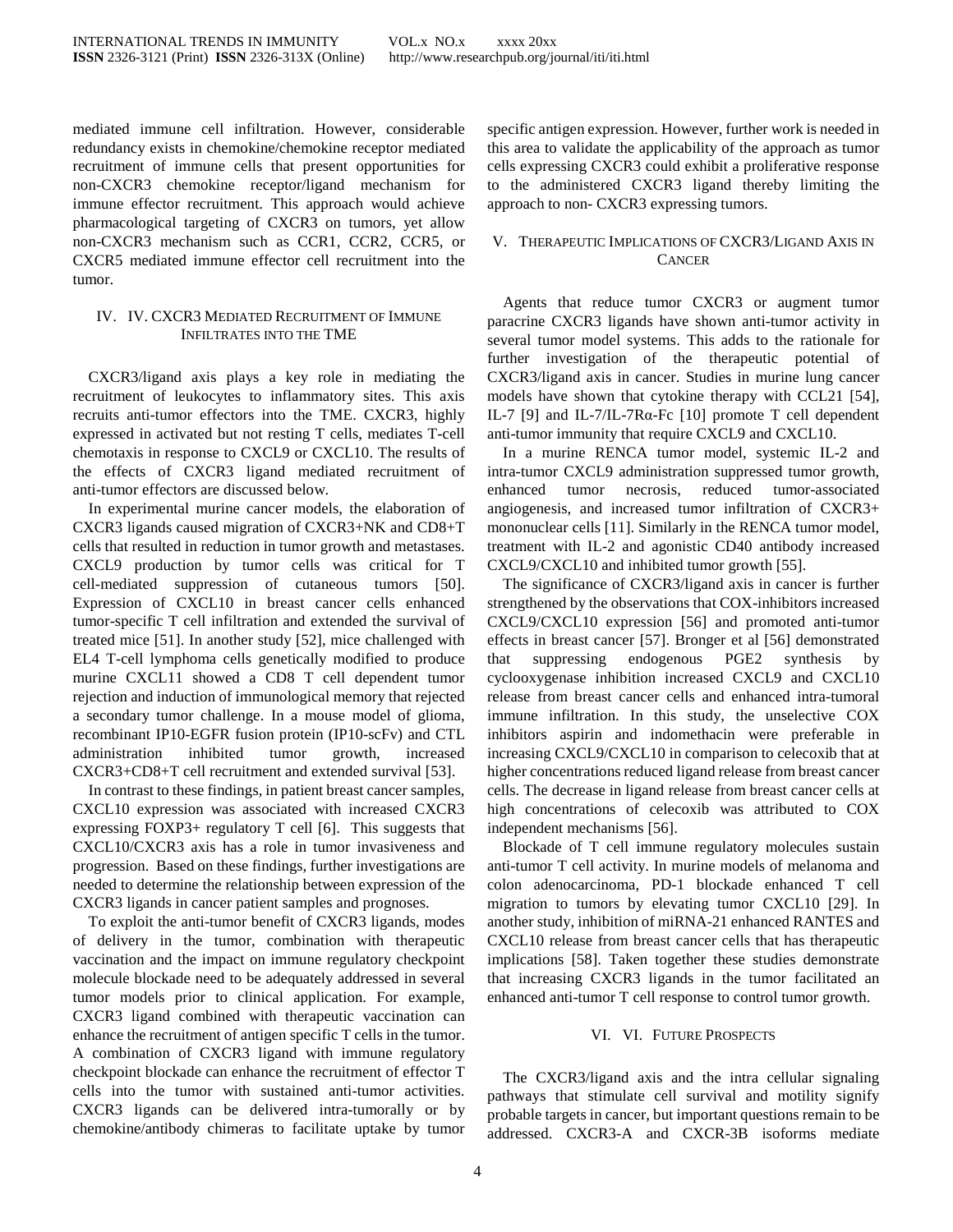opposing effects of CXCR3 ligands. CXCR3-A mediates proliferation, chemotaxis, cell migration and invasion, while CXCR3-B mediates the anti-proliferative, angiostatic and pro-apoptotic effect of the CXCR3 ligands. Although CXCR3-B has been reported to mediate the inhibitory effect of the CXCR3 ligands, further studies are required to differentiate the mechanisms of endogenous and exogenous CXCR3-B expression on tumor cell survival and motility in different tumor systems. Investigations are also required to determine the CXCR3 isoforms/ligand status in tumor stem cells and their contribution to tumor growth and metastases. These studies would provide key information and allow for the benefits of rational personalized approaches to inhibit tumor cell proliferation and metastatic dissemination.

Studies are needed to evaluate cellular and non-cellular vehicles for CXCR3 ligand delivery to facilitate immune effector recruitment into the tumor. This approach may prove effective for non-CXCR3-A expressing tumors. However, for CXCR3-A expressing tumor cells that secrete CXCR3 ligands and promote their growth and survival, pharmacological inhibition of CXCR3-A ligation or signaling combined with CXCR3 independent mechanism for immune cell recruitment may be needed. For example CCR1, CCR2, CCR5, and CXCR5 ligands that recruit T cell effectors may serve this purpose. Some candidate drugs that reduce tumor CXCR3-A are COX inhibitors, agents that target enzymes downstream of the COX pathway and CXCR3 small molecule antagonists. Further work is needed to understand the role of miRNAs in the modulation of CXCR3/ligand axis in cancer. This could lay important groundwork for therapeutic options as well as provide important biomarkers of response and/or patient selection. There is an urgent need for prognostic biomarkers to predict patient responses to specific therapies for cancer in order to provide safe and effective treatment options. Moreover, since tumor CXCR3-A expression enhances metastases, studies are needed to fully determine the relationship between CXCR3/ligand expression in patient cancer samples and prognoses.

Although cell-based delivery systems (fibroblasts, dendritic and mesenchymal stem cells) are efficient modes of cytokine delivery, an efficacious off-the-shelf reagent would facilitate the widespread therapeutic applicability of CXCR3 ligands in cancer. For this purpose, nanoparticles such as vault nanocapsules could prove useful for ligand delivery. The vault nanocapsules have been an efficient mode for CCL21 chemokine delivery to induce systemic anti-tumor immune responses against lung cancer [59]. The vault nanocapsule ubiquitously expressed and highly conserved throughout eukaryotes is a unique therapeutic delivery system. The vaults are highly stable structures and non-immunogenic. Once packaged, the particles are stable; they protect their protein contents, yet act as time-release capsules to deliver their payloads. As a naturally-occurring nanocapsule, the vault particle is an ideal structure to engineer for targeting CXCR3 ligands to recruit immune effectors into the tumors.

Although CXCR3 ligands are effective at promoting T cell activation/recruitment, little is known about their impact on T cell immune regulatory checkpoint molecules that inhibit sustained anti-tumor T cell activity. Immune inhibitory molecules are up-regulated on T cells in tumors with an overall effect of down-regulation of anti-tumor activity. Inhibitory receptors that regulate immune responses include cytotoxic T-lymphocyte-associated antigen 4 (CTLA4, also known as CD152); programmed cell death protein 1 (PD1, also known as CD279); T cell membrane protein 3 (TIM3) and Lymphocyte activation gene-3 (LAG-3). Antibody-mediated blockade of PD-1 or PDL-1 has shown benefit in patients with lung cancer [27, 60]. Patients do not benefit from PD-1 or PDL-1 blockade therapy if they lack lymphocytic infiltration of the tumors. Recent findings indicate that tumor regression after therapeutic PD-1 blockade requires pre-existing CD8+ T cells that are negatively regulated by PD-1/PD-L1 [61]. Perhaps the blockade of immune regulatory checkpoint molecules will be more efficacious when used in conjunction with chemokines that augment activated T cell infiltration into the tumors. Such investigations will bring the potential CXCR3/ligand axis closer to clinical fruition.



**Fig. 1,** Differential response of tumor and immune cells to CXCR3/ligand expression

Paracrine expression of tumor CXCR3 ligands recruits activated CXCR3+ T lymphocytes and NK cells that inhibit tumor growth and induce immune angiostasis. Tumor CXCR3 expression enhances tumor cell migration to distal ligand abundant sites. Ligand binding to tumor CXCR3 localizes tumor growth, increases tumor cell survival/proliferation, induces proteases and inhibits immune cell recruitment.

#### ACKNOWLEDGEMENTS

The content is solely the responsibility of the authors and does not necessarily represent the official views of the NIH. The funders had no role in study design, data collection and analysis, decision to publish, or preparation of the manuscript.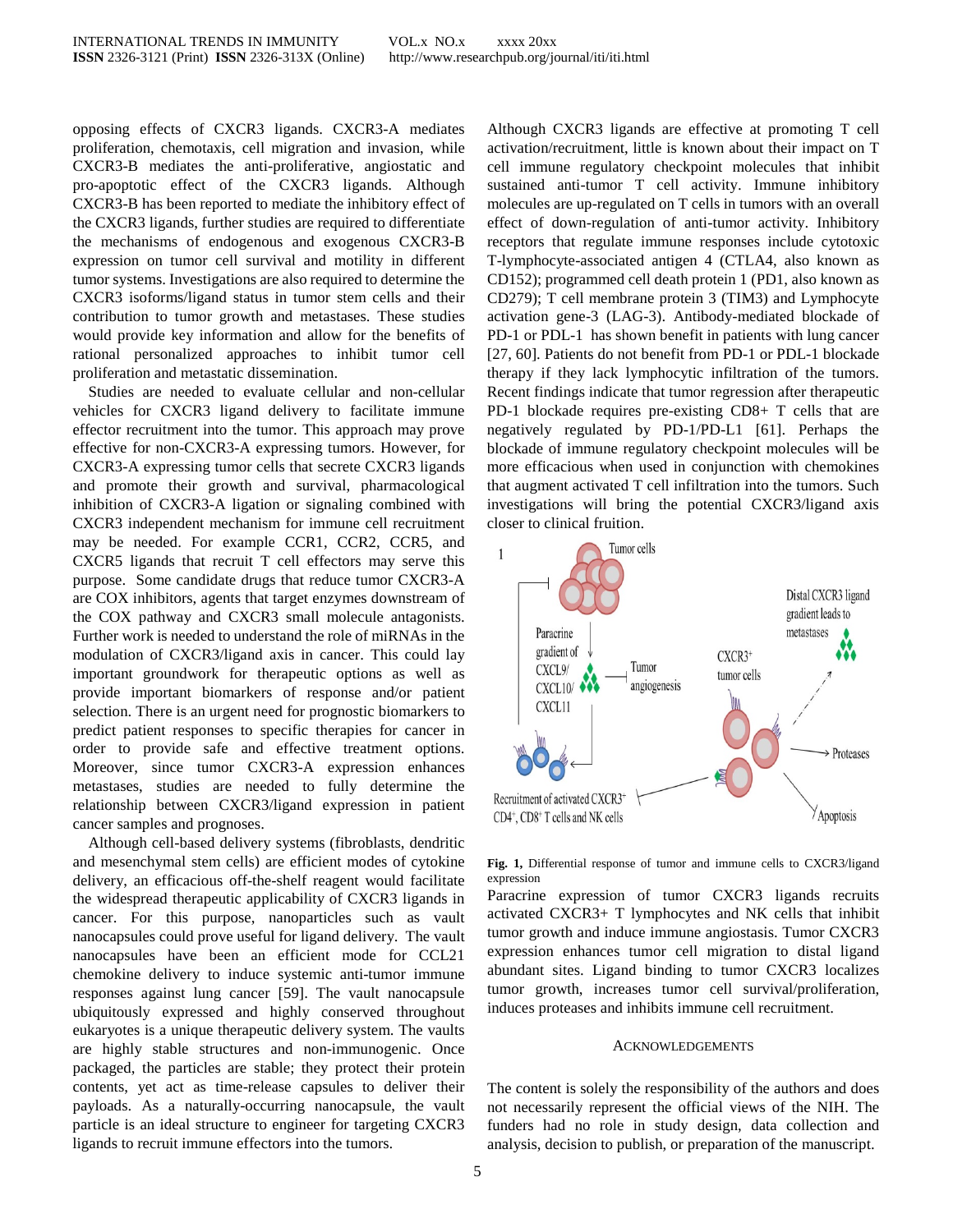#### REFERENCES

- [1] Rossi D, Zlotnik A. The biology of chemokines and their receptors. *Annu Rev Immunol,* **2000**;18: 217-42.
- [2] Loetscher M, Gerber B, Loetscher P, Jones SA, Piali L, Clark-Lewis I, et al. Chemokine receptor specific for IP10 and mig: structure, function, and expression in activated T-lymphocytes. *J Exp Med*, **1996**;184: 963-9.
- [3] Smit MJ, Verdijk P, van der Raaij-Helmer EM, Navis M, Hensbergen PJ, Leurs R, et al. CXCR3-mediated chemotaxis of human T cells is regulated by a Gi- and phospholipase C-dependent pathway and not via activation of MEK/p44/p42 MAPK nor Akt/PI-3 kinase. *Blood,* **2003**;102: 1959-65. Epub **2003** May 15.
- [4] Ma X, Norsworthy K, Kundu N, Rodgers WH, Gimotty PA, Goloubeva O, Lipsky M, et al. CXCR3 expression is associated with poor survival in breast cancer and promotes metastasis in a murine model. *Mol Cancer Ther,* **2009**;8: 490-8. doi: 10.1158/535-7163.MCT-08-0485. Epub **2009** Mar 10.
- [5] Liu C, Luo D, Reynolds BA, Meher G, Katritzky AR, Lu B, et al. Chemokine receptor CXCR3 promotes growth of glioma. *Carcinogenesis*, **2010**;32: 129-37.
- [6] Mulligan AM, Raitman I, Feeley L, Pinnaduwage D, Nguyen LT, O'Malley FP, et al. Tumoral lymphocytic infiltration and expression of the chemokine CXCL10 in breast cancers from the Ontario Familial Breast Cancer Registry. *Clin Cancer Res*, **2013**;19: 336-46.
- [7] Wu Q, Dhir R, Wells A. Altered CXCR3 isoform expression regulates prostate cancer cell migration and invasion. *Mol Cancer,* **2012**;11: 1476-4598.
- [8] Balan M, Pal S. A novel CXCR3-B chemokine receptor-induced growth-inhibitory signal in cancer cells is mediated through the regulation of Bach-1 protein and Nrf2 protein nuclear translocation. *J Biol Chem*, **2013**;289: 3126-37.
- [9] Andersson A, Yang SC, Huang M, Zhu L, Kar UK, Batra RK, et al. IL-7 promotes CXCR3 ligand-dependent T cell antitumor reactivity in lung cancer. *J Immunol*, **2009**;182: 6951-8.
- [10] Andersson A, Srivastava MK, Harris-White M, M, Huang M, Zhu L, Elashoff D, et al. Role of CXCR3 ligands in IL-7/IL-7R{alpha}-Fc-mediated antitumor activity in lung cancer. *Clin Cancer Res*, **2011**;17: 3660-72.
- [11] Pan J, Burdick MD, Belperio JA, Xue YY, Gerard C, Sharma S, et al. CXCR3/CXCR3 ligand biological axis impairs RENCA tumor growth by a mechanism of immunoangiostasis. *J Immunol*, **2006**;176: 1456-64.
- [12] Wendel M, Galani IE, Suri-Payer E, Cerwenka A. Natural killer cell accumulation in tumors is dependent on IFN-gamma and CXCR3 ligands. *Cancer Res*, **2008**;68: 8437-45. doi: 10.1158/0008-5472.CAN-08-1440.
- [13] Sallusto F, Mackay CR, Lanzavecchia A. The role of chemokine receptors in primary, effector, and memory immune responses. *Annu Rev Immunol*, **2000**;18: 593-620.
- [14] Groom JR, Richmond J, Murooka TT, Sorensen EW, Sung JH, Bankert K, et al. CXCR3 chemokine receptor-ligand interactions in the lymph node optimize CD4+ T helper 1 cell differentiation. *Immunity*, **2012**;37: 1091-103.
- [15] Hu JK, Kagari T, Clingan JM, Matloubian M. Expression of chemokine receptor CXCR3 on T cells affects the balance between effector and memory CD8 T-cell generation. *Proc Natl Acad Sci*, *U S A*, **2011**;108: 25.
- [16] Moretta A, Bottino C, Vitale M, Pende D, Cantoni C, Mingari MC, et al. Activating receptors and coreceptors involved in human natural killer cell-mediated cytolysis. *Annu Rev Immunol*, **2001**;19: 197-223.
- [17] Smyth MJ, Crowe NY, Hayakawa Y, Takeda K, Yagita H, Godfrey DI. NKT cells - conductors of tumor immunity? *Curr Opin Immunol*, **2002**;14: 165-71.
- [18] Sica A, Larghi P, Mancino A, Rubino L, Porta C, Totaro MG, et al. Macrophage polarization in tumour progression. *Semin Cancer Biol*, **2008**;18: 349-55 Epub 2008 Mar 26.
- [19] Condeelis J, Pollard JW. Macrophages: obligate partners for tumor cell migration, invasion, and metastasis. *Cell*, **2006**;124: 263-6.
- [20] Lewis CE, Pollard JW. Distinct role of macrophages in different tumor microenvironments. *Cancer Res*, **2006**;66: 605-12.
- [21] Ma J, Liu L, Che G, Yu N, Dai F, You Z. The M1 form of tumor-associated macrophages in non-small cell lung cancer is positively associated with survival time. *Bmc*, **2010**;10: 112.
- [22] Mantovani A, Sica A, Locati M. New vistas on macrophage differentiation and activation. *Eur J Immunol*, **2007**;37: 14-6.
- [23] Mantovani A, Sica A, Locati M. Macrophage polarization comes of age. *Immunity*, **2005**;23: 344-6.
- [24] Mantovani A, Sozzani S, Locati M, Allavena P, Sica A. Macrophage polarization: tumor-associated macrophages as a paradigm for polarized M2 mononuclear phagocytes. *Trends Immunol*, **2002**;23: 549-55.
- [25] Sinha P, Clements VK, Bunt SK, Albelda SM, Ostrand-Rosenberg S. Cross-talk between myeloid-derived suppressor cells and macrophages subverts tumor immunity toward a type 2 response. *J Immunol,* **2007**;179: 977-83.
- [26] Oghumu S, Varikuti S, Terrazas C, Kotov D, Nasser MW, Powell CA, et al. CXCR3 deficiency enhances tumor progression by promoting macrophage M2 polarization in a murine breast cancer model. *Immunology*, **2014**;143: 109-19.
- [27] Topalian SL, Hodi FS, Brahmer JR, Gettinger SN, Smith DC, McDermott DF, et al. Safety, activity, and immune correlates of anti-PD-1 antibody in cancer. *N Engl J Med* **2012**;366: 2443-54.
- [28] Bedognetti D, Spivey TL, Zhao Y, Uccellini L, Tomei S, Dudley ME, et al. CXCR3/CCR5 pathways in metastatic melanoma patients treated with adoptive therapy and interleukin-2. *Br J Cancer*, **2013**;109: 2412-23.
- [29] Peng W, Liu C, Xu C, Chen J, Yang Y, Yagita H, et al. PD-1 blockade enhances T-cell migration to tumors by elevating IFN-gamma inducible chemokines. *Cancer Res*, **2012**;72: 5209-18.
- [30] Rotondi M, Chiovato L, Romagnani S, Serio M, Romagnani P. Role of chemokines in endocrine autoimmune diseases. *Endocr Rev*, **2007**;28: 492-520. Epub **2007** May 2.
- [31] Engl T, Relja B, Blumenberg C, Müller I, Ringel EM, Beecken WD, et al. Prostate tumor CXC-chemokine profile correlates with cell adhesion to endothelium and extracellular matrix. *Life Sci*, **2006**;78: 1784-93. Epub **2005** Nov 2.
- [32] Utsumi T, Suyama T, Imamura Y, Fuse M, Sakamoto S, Nihei N, et al. The Association of CXCR3 and Renal Cell Carcinoma Metastasis. *J Urol*, **2014**;5347: 00224-9.
- [33] Datta D, Flaxenburg JA, Laxmanan S, Geehan C, Grimm M, Waaga-Gasser AM, et al. Ras-induced modulation of CXCL10 and its receptor splice variant CXCR3-B in MDA-MB-435 and MCF-7 cells: relevance for the development of human breast cancer. *Cancer Res*, **2006**;66: 9509-18.
- [34] Furuya M, Yoneyama T, Miyagi E, Tanaka R, Nagahama K, Miyagi Y, et al. Differential expression patterns of CXCR3 variants and corresponding CXC chemokines in clear cell ovarian cancers and endometriosis. *Gynecol Oncol,* **2011**;122: 648-55.
- [35] Kawada K, Hosogi H, Sonoshita M, Sakashita H, Manabe T, Shimahara Y, et al. Chemokine receptor CXCR3 promotes colon cancer metastasis to lymph nodes. *Oncogene*, **2007**;26: 4679-88. Epub **2007** Feb 5.
- [36] Pradelli E, Karimdjee-Soilihi B, Michiels JF, Ricci JE, Millet MA, Vandenbos F, et al. Antagonism of chemokine receptor CXCR3 inhibits osteosarcoma metastasis to lungs. *Int J Cancer*, **2009**;125: 2586-94. doi: 10.1002/ijc.24665.
- [37] Kawada K, Sonoshita M, Sakashita H, Takabayashi A, Yamaoka Y, Manabe T, et al. Pivotal role of CXCR3 in melanoma cell metastasis to lymph nodes. *Cancer Res*, **2004**;64: 4010-7.
- [38] Giuliani N, Bonomini S, Romagnani P, Lazzaretti M, Morandi F, Colla S, et al. CXCR3 and its binding chemokines in myeloma cells: expression of isoforms and potential relationships with myeloma cell proliferation and survival. *Haematologica*, **2006**;91: 1489-97.
- [39] Lasagni L, Francalanci M, Annunziato F, Lazzeri E, Giannini S, Cosmi L, et al. An alternatively spliced variant of CXCR3 mediates the inhibition of endothelial cell growth induced by IP-10, Mig, and I-TAC, and acts as functional receptor for platelet factor 4. *J Exp Med*, **2003**;197: 1537-49.
- [40] Ehlert JE, Addison CA, Burdick MD, Kunkel SL, Strieter RM. Identification and partial characterization of a variant of human CXCR3 generated by posttranscriptional exon skipping. *J Immunol*, **2004**;173: 6234-40.
- [41] Vandercappellen J, Van Damme J, Struyf S. The role of CXC chemokines and their receptors in cancer. *CancerLett*, **2008**;267: 226-44. doi: 10.1016/j.canlet.**2008**.04.050. Epub Jun 24.
- [42] Watts AO, van Lipzig MM, Jaeger WC, Seeber RM, van Zwam M, Vinet J, et al. Identification and profiling of CXCR3-CXCR4 chemokine receptor heteromer complexes. *Br J Pharmacol*, **2013**;168: 1662-74.